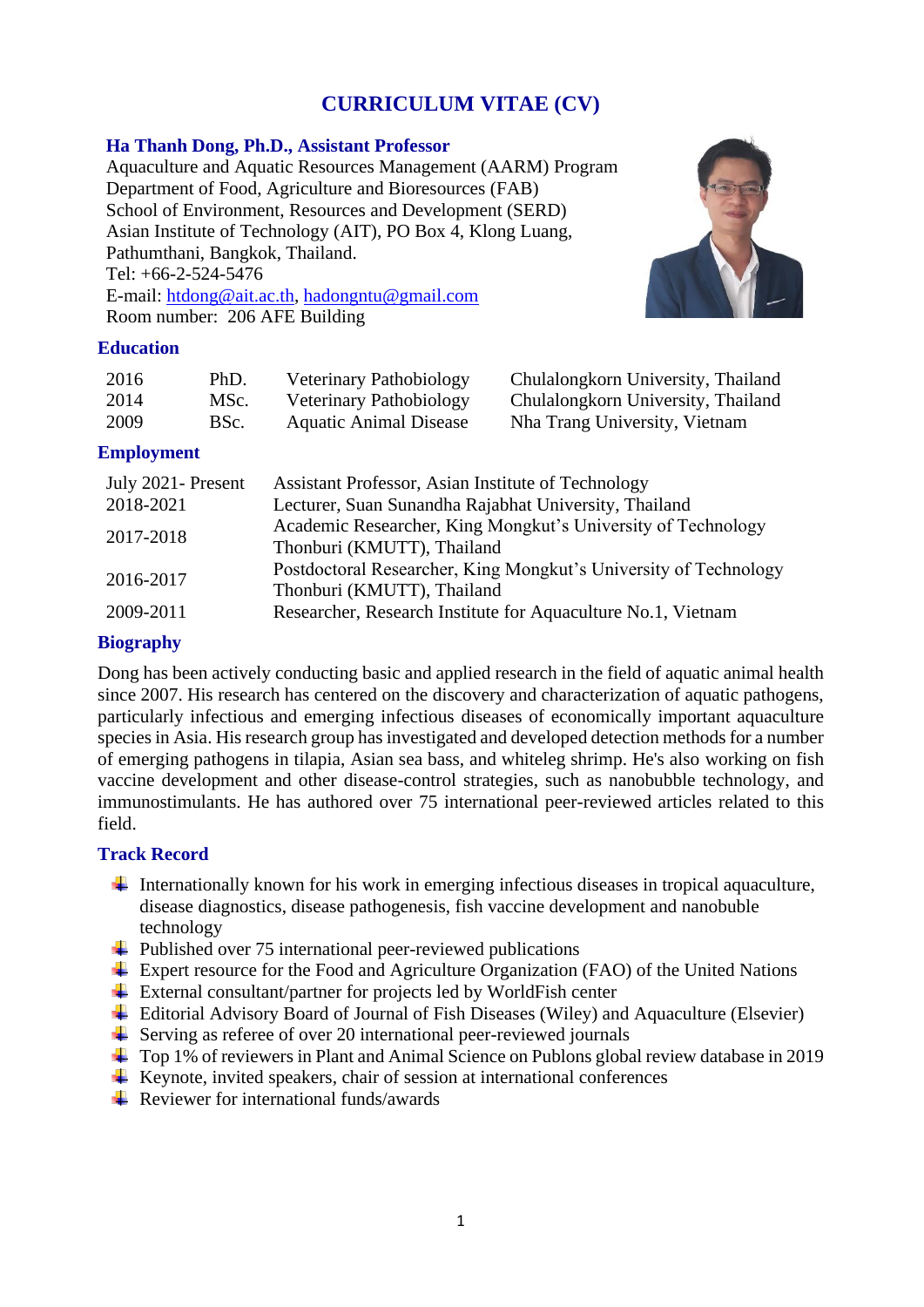# **Research Expertise**

- Aquatic Animal Health
- Infectious and Emerging Infectious Diseases
- Disease Diagnostics
- Disease Pathogenesis
- Fish Immunology and Vaccines
- Aquatic Microbiology & Biotechnology

# **Researcher ID**

- Scopus Author ID: 56416917400
- ORCID ID: https://orcid.org/0000-0002-7190-757X
- ResearchGate: https://www.researchgate.net/profile/Ha-Dong-3
- Publons: https://publons.com/researcher/1412081/ha-thanh-dong/

# **International peer-reviewed publications (2014-2020, \* corresponding author)**

- 1. Dinh-Hung N, **Dong HT**, Soontara C, Rodkhum C, Nimitkul S, Srisapoome P, Kayansamruaj P and Chatchaiphan S (2022) Co-infection of *Candidatus* Piscichlamydia Trichopodus (Order *Chlamydiales*) and *Henneguya* sp. (Myxosporea, Myxobolidae) in snakeskin gourami, *Trichopodus pectoralis* (Regan 1910). *Front. Vet. Sci.* 9: 847977.
- 2. Mai, T. T., Kayansamruaj, P., Soontara, C., Kerddee, P., Nguyen, D.H., Senapin, S., Costa, J. Z., Del-Pozo, J., Thompson, K. D., Rodkhum, C., & **Dong, HT\*** (2022). Immunization of Nile Tilapia (*Oreochromis niloticus*) Broodstock with Tilapia Lake Virus (TiLV) Inactivated Vaccines Elicits Protective Antibody and Passive Maternal Antibody Transfer. *Vaccines* 10, 167.
- 3. Dien, L. T., Linh, N. V., Mai, T. T., Senapin, S., St-Hilaire, S., Rodkhum, C., & **Dong, HT\*** (2022). Impacts of oxygen and ozone nanobubbles on bacteriophage in aquaculture system. *Aquaculture*, *551*, 737894. https://doi.org/10.1016/j.aquaculture.2022.737894
- 4. Hoai, T. D., Nhinh, D. T., Giang, N. T. H., Senapin, S., & **Dong, HT\*** (2022). Detection and characterization of Kudoa thunni from uncooked yellowfin tuna (*Thunnus albacares*) in Southeast Asia. *Parasitology International*, *87*, 102536.
- 5. Barnes AC, Silayeva O, Landos M, **Dong HT**, Lusiastuti A, Phuoc LH, Delamare-Deboutteville J (2021) Autogenous vaccination in aquaculture: A locally enabled solution towards reduction of the global antimicrobial resistance problem. *Reviews in Aquaculture*. 2021; 00: 1– 12. https://doi.org/10.1111/raq.12633.
- 6. Lueangyangyuen, A. Senapin S, **Dong HT**, Unajak S, Wangkahart E, Khunrae P, (2022) Expression and purification of S5196-272 and S6200-317 proteins from Tilapia Lake Virus (TiLV) and their potential use as vaccines, *Protein Expression and Purification*, 190, 106013, https://doi.org/10.1016/j.pep.2021.106013.
- 7. Debnath PP, Dinh-Hung N, Taengphu S Nguyen VV, Delamare-Deboutteville J, Senapin S, Mohan CV, **Dong HT**, & Rodkhum C. (2022). Tilapia Lake Virus was not detected in non-tilapine species within tilapia polyculture systems of Bangladesh. Journal of Fish Diseases, 45, 77– 87. https://doi.org/10.1111/jfd.13537
- 8. Throngnumchai B, Jitrakorn S, Sangsuriya P, Unajak S, Khunrae P, **Dong HT**, Saksmerprome V, Rattanarojpong T. (2021) Refolded recombinant major capsid protein (MCP) from Infectious Spleen and Kidney Necrosis Virus (ISKNV) effectively stimulates serum specific antibody and immune related genes response in Nile tilapia (*Oreochromis niloticus*). *Protein Expr Purif*, 184:105876. doi: 10.1016/j.pep.2021.105876.
- 9. Taengphu S., Kayansamruaj P., Kawato Y., Delamare-Deboutteville J., Chadag V., **Dong HT\*** , Saengchan S\* (2021). Concentration and quantification of *Tilapia tilapinevirus* from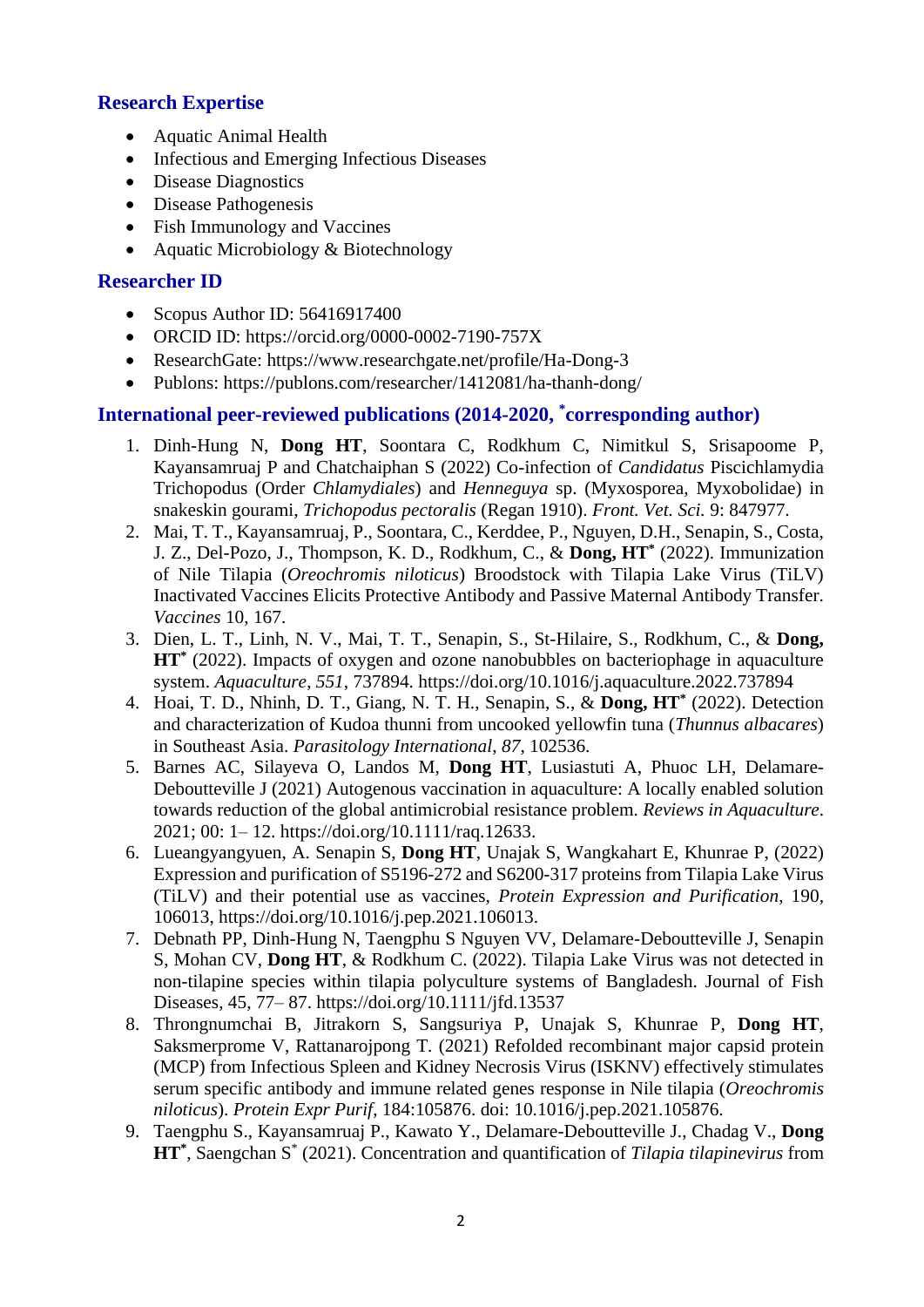water using a simple iron flocculation coupled with probe-based RT-qPCR. bioRxiv, https://doi.org/10.1101/2021.08.10.455809.

- 10. Dien LT, Ky LB, Huy BT, Mursalim MF, Kayansamruaj P, Senapin S, Rodkhum C, & **Dong, HT\*** (2021). Characterization and protective effects of lytic bacteriophage pAh6.2TG against a pathogenic multidrug-resistant Aeromonas hydrophila in Nile tilapia (*Oreochromis niloticus*). Transboundary and Emerging Diseases, 1–16. https://doi.org/10.1111/tbed.14321.
- 11. Mai TT, Kayansamruaj P, Taengphu S, Senapin S, Costa JZ, del-Pozo J, Thompson KD, Rodkhum  $C^*$ , **Dong HT**<sup>\*</sup> (2021) Efficacy of heat-killed and formalin-killed vaccines against *Tilapia tilapinevirus* in juvenile Nile tilapia (*Oreochromis niloticus*), Journal of Fish Diseases 44, 2097-2109.
- 12. Kerddee P, Dinh‐Hung N, **Dong HT**, Hirono I, Soontara C, Areechon N, Srisapoome P, Kayansamruaj P., (2021) Molecular evidence for the homologous strains of infectious spleen and kidney necrosis virus (ISKNV) genotype I infecting the inland freshwater cultured Asian sea bass (*Lates calcarifer*) in Thailand, *Archives of Virology*, 166, 3061– 3074.
- 13. Dien LT, Linh NV, Sangpo P, Senapin S, St-Hilaire S, Rodkhum C \* , **Dong HT\*** (2021) Ozone nanobubble treatments improve survivability of Nile tilapia (*Oreochromis niloticus*) challenged with a pathogenic multi-drug-resistant *Aeromonas hydrophila*. Journal Fish Diseases*,* 00: 1– 13. https://doi.org/10.1111/jfd.13451
- 14. Delamare-Deboutteville J\* , Taengphu S, Gan HM, Kayansamruaj P, Debnath PP, Barnes A, Wilkinson S, Kawasaki M, Mohan CV, Senapin S, **Dong HT**\* (2021). Rapid genotyping of tilapia lake virus (TiLV) using Nanopore sequencing. *Journal Fish Diseases*, 00: 1–12. https://doi.org/10.1111/jfd.13467
- 15. Nguyen VL, Dien TL, Panphut W, Thapinta A, Senapin S, St-Hilaire S, Rodkhum C, **Dong HT\*** (2021). Ozone nanobubble modulates the innate defense system of Nile tilapia (*Oreochromis niloticus*) against *Streptococcus agalactiae. Fish and Shellfish Immunology*, 112, 64-73.
- 16. Dinh-Hung N, Sangpo P, Kruangkum T, Kayansamruaj P, Rung-ruangkijkrai T, Senapin S, Rodkhum C \* , **Dong HT**\* (2021) Dissecting the localization of *Tilapia tilapinevirus* in the brain of the experimentally infected Nile tilapia (*Oreochromis niloticus*). *Journal of Fish Diseases,* https://doi.org/10.1111/jfd.13367.
- 17. Machimbirike VI, Uthaipaisanwong P, Khunrae P, **Dong HT**, Senapin S, Rattanarojpong T, Sutheeworapong S\* (2021) Comparative genomics of *Edwardsiella ictaluri* revealed four distinct host-specific genotypes and thirteen potential vaccine candidates. *Genomics*, 113, 1976-1987.
- 18. Domingos JA\* , Shen X, Terence C, Senapin S, **Dong HT**, Tan MR, Gibson-Kueh S and Jerry DR (2021) Scale drop disease virus (SDDV) and *Lates calcarifer* herpes virus (LCHV) co-infection downregulate immune relevant pathways and cause splenic and kidney necrosis in barramundi under commercial farming conditions. *Frontiers in Genetics*. https://doi.org/10.3389/fgene.2021.666897.
- 19. Lan NGT, Salin KR\* , Longyant S, Senapin S, **Dong HT\*** (2021) Systemic and mucosal antibody response of freshwater cultured Asian seabass (*Lates calcarifer*) to monovalent and bivalent vaccines against *Streptococcus agalactiae* and *Streptococcus iniae*. *Fish and Shellfish Immunology*, 108, 7-13 (IF = 3.29, Q1).
- 20. Jhunkeaw C, Khongcharoen N, Rungrueng N, Sangpo P, Panphut W, Thapinta A, Senapin S, St-Hilaire S, **Dong HT\*** (2021) Ozone nanobubble treatment in freshwater effectively reduced pathogenic fish bacteria and is safe for Nile tilapia (*Oreochromis niloticus*). *Aquaculture* 534, 736286 (IF = 3.22, Q1).
- 21. Kwankijudomkul A, **Dong HT**, Longyant S, Sithigorngul P, Khunrae P, Rattanarojpong T, Senapin S\* (2021) Antigenicity of hypothetical protein HP33 of *Vibrio harveyi* Y6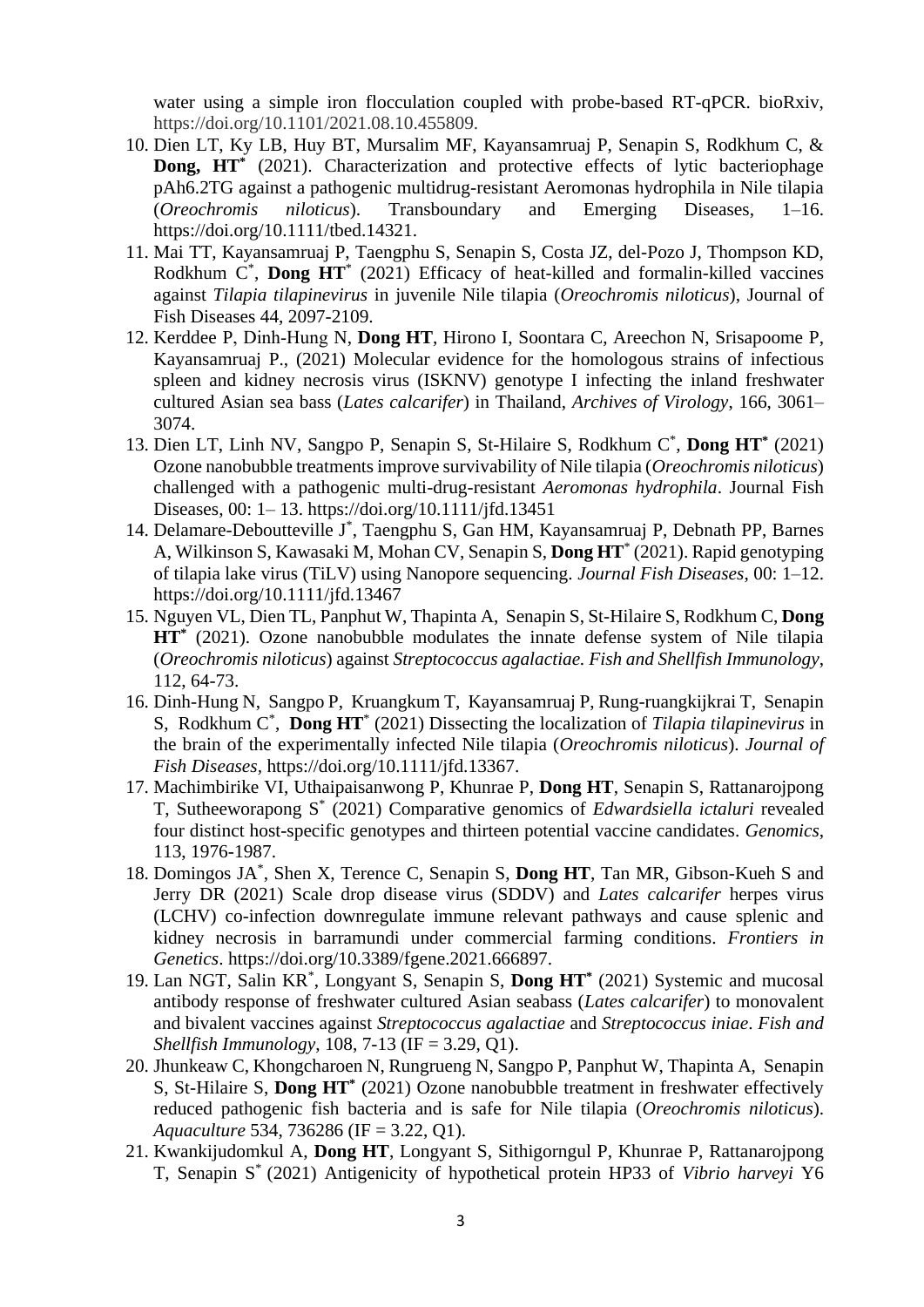causing scale drop and muscle necrosis disease in Asian sea bass. *Fish and Shellfish Immunology* 108, 73-79 (IF = 3.29, Q1).

- 22. Rungrueng N, Meemetta W, Phiwsaiya K, **Dong HT**, Senapin S\* , Panphut W\* (2021). Ammonium sulfate improves sensitivity and avoids false negatives of polymerase chain reaction (PCR) for scale drop disease virus (SDDV) detection. *Aquaculture International* (In press), (IF = 1.36, Q3).
- 23. Taengphu S, Sangsuriya P, Phiwsaiya K, Debnath PP, Delamare-Deboutteville J, Mohan CV, **Dong HT**\* , Senapin S\* (2020). Genetic diversity of tilapia lake virus genome segment 1 from 2011 to 2019 and a newly validated semi-nested RT-PCR method. *Aquaculture*, 526, 15, 735423 (IF = 3.22, Q1).
- 24. **Dong HT**\* , Senapin S, Gangnonngiw W, Nguyen VV, Rodkhum C, Debnath PP, Delamare-Deboutteville J, Mohan CV<sup>\*</sup> (2020) Experimental infection reveals transmission of tilapia lake virus (TiLV) from tilapia broodstock to their reproductive organs and fertilized eggs. *Aquaculture* 515, 734541 (IF = 3.22, Q1).
- 25. Charoenwai O, Senapin S, **Dong HT\*** , Sonthi M\* (2020) Detection of scale drop disease virus (SDDV) from non-destructive samples and ectoparasites of Asian sea bass, *Lates calcarifer*. *Journal of Fish Diseases*, DOI: 10.1111/jfd.13290 (IF = 2.32, Q1).
- 26. Meemetta W, Domingos JA, **Dong HT\*** , Senapin S\* (2020) Development of a SYBR Green quantitative PCR assay for detection of *Lates calcarifer* herpesvirus (LCHV) in farmed barramundi. *Journal of Virological Methods*, 285, 113920 (IF=1.78, Q3).
- 27. Jitrakorn S, Gangnonngiw W, Bunnontae M, Manajit O, Rattanarojpong T, Chaivisuthangkura P, **Dong HT**\* , Saksmerprome V\* (2020) Infectious cell culture system for concurrent propagation and purification of *Megalocytivirus* ISKNV and nervous necrosis virus from Asian Sea bass (*Lates calcarifer*). *Aquaculture*, 520, 73493 (IF = 3.22, Q1).
- 28. Sangpo P, Thitamadee S, **Dong HT**, Senapin S\* (2020) *Aeromonas schubertii*, a novel bacterium recovered from AHPND affected farm is lethal to whiteleg shrimp, *Penaeus vannamei*. *Mirobial Pathogenesis*, 149, 104501.
- 29. Debnath PP, Deboutteville JD, Jansen MD, Phiwsaiya K, Dalia A, Hasan Md A, Senapin S, Mohan CV, Dong HT, Rodkhum C<sup>\*</sup> (2020) Two-year surveillance of tilapia lake virus (TiLV) reveals its wide circulation in tilapia farms and hatcheries from multiple districts of Bangladesh. *Journal of Fish Diseases*, 43, 1381-1389 (IF = 2.32, Q1).
- 30. Kayansamruaj P\* , Soontara C, **Dong HT**, Phiwsaiyac K, Senapin S\* (2020) Draft genome sequence of Scale drop disease virus (SDDV) retrieved from metagenomic investigation of infected barramundi, *Lates calcarifer* (Bloch, 1790). *Journal of Fish Diseases*, 43, 1287- 1298 (IF = 2.32, Q1).
- 31. Kerddee P, **Dong HT**, Chokmangmeepisarn P, Rodkhum C, Srisapoome P, Areechon N, Del-Pozo J, Kayansamruaj P (2020) Simultaneous detection of scale drop disease virus and *Flavobacterium columnare* from diseased freshwater-reared *Lates calcarifer*. *Diseases of Aquatic Organisms*, 140, 119-128 (IF =1.37, Q2).
- 32. Nguyen VV, **Dong HT**, Senapin S, Kayansamruaj P, Pirarat N, Rung-ruangkijkrai T, Tiawsirisup S, Rodkhum C\* (2020) Synergistic infection of *Ichthyophthirius multifiliis* and *Francisella noatunensis* subsp. *orientalis* in hybrid red tilapia (*Oreochromis* sp.). *Microbial Pathogenesis*, 147, 104369 (IF = 2.91, Q2).
- 33. Thawornwattana Y, Dong HT, Phiwsaiya K, Sangsuriya K, Senapin S<sup>\*</sup>, Aiewsakun P<sup>\*</sup> (2020) Tilapia lake virus (TiLV): Genomic epidemiology and its early origin. *Transboundary and Emerging Diseases*. DOI: 10.1111/tbed.13693 (IF =4.18, Q1).
- 34. Hai LD, Chockmangmeepisan P, Sakulworakan R, **Dong HT**, Kayansamruaj P, Rungruangkijkrai T, Pirarat N, & Rodkhum  $C^*$  (2020). Virulence properties and pathogenicity of *Flavobacterium columnare* in hybrid red tilapia (*Oreochromis* sp.). *The Thai Journal of Veterinary Medicine*, 50, 103-108 (IF = 0.28, Q3).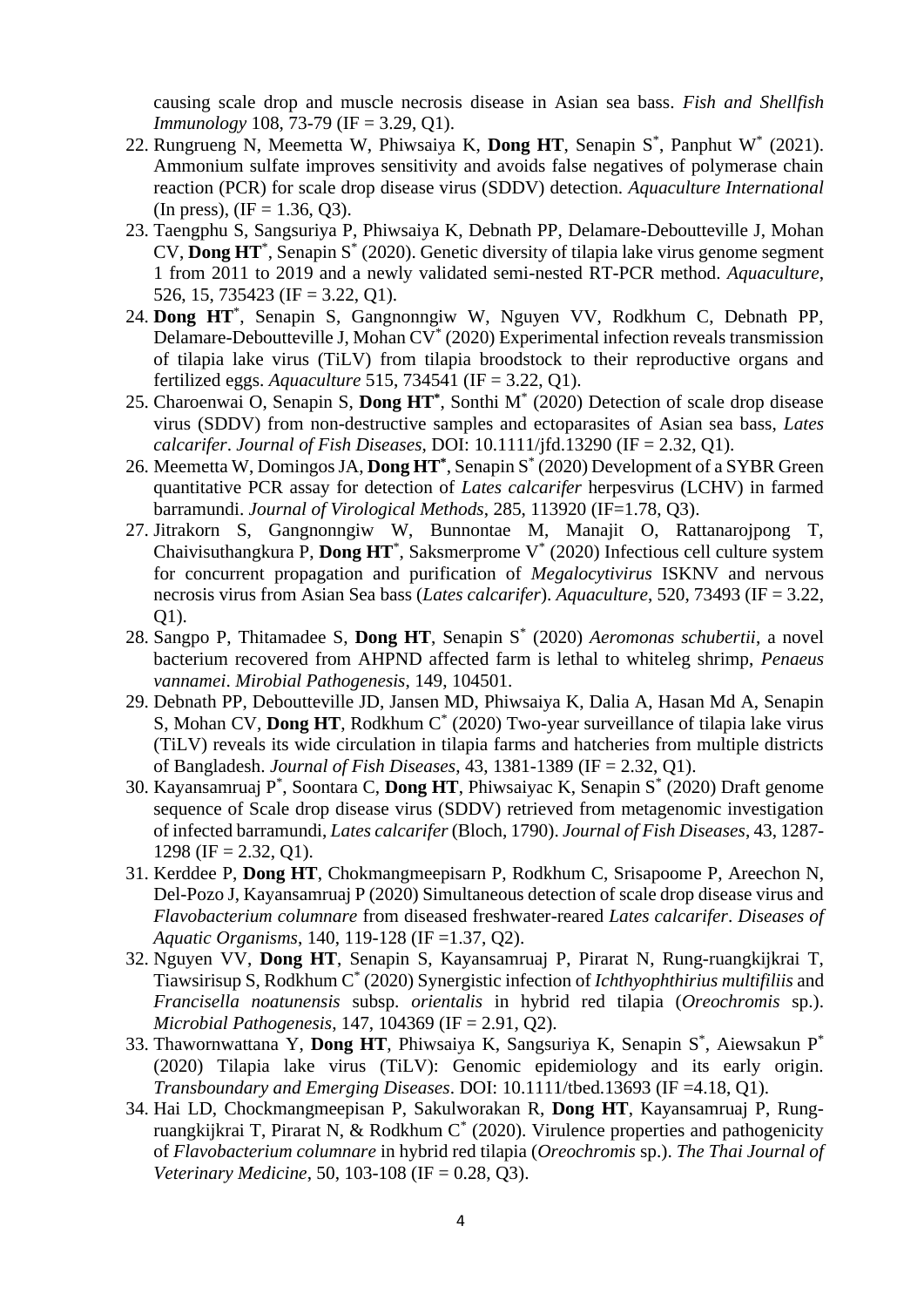- 35. Nurliyana M, Lukman B, Ina-Salwany MY, Zamri-Saad M, Annas S, **Dong HT**, Rodkhum C & Amal MNA\* (2020) First evidence of scale drop disease virus in farmed Asian seabass (*Lates calcarifer*) in Malaysia. *Aquaculture*, 528, 735600 (IF = 3.22, Q1).
- 36. Sriisan S, Boonchird C, Thitamadee S, Sonthi M, **Dong HT**, Senapin S \* (2020). A sensitive and specific SYBR Green-based qPCR assay for detecting scale drop disease virus (SDDV) in Asian sea bass. *Diseases of Aquatic Organisms*, 139, 131-137 (IF =1.37, Q2).
- 37. Kayansamruaj P\* , Soontara C, Unajak S, **Dong HT**, Kondo H, Hirono I, Rodkhum C, Areechon N (2019) Comparative genomics inferred two distinct populations of piscine pathogenic *Streptococcus agalactiae*, serotype Ia ST7 and serotype III ST283, in Thailand and Vietnam. *Genomics*, 111, 1657-1667 (IF = 6.20, Q2).
- 38. Chiamkunakorn C, Machimbirike VI, Senapin S, Khunrae P, **Dong HT**, Rattanarojpong T \* (2019) Blood and liver biopsy for the non-destructive screening of tilapia lake virus. *Journal of Fish Diseases*, 42, 1629-1636 (IF = 2.32, Q1).
- 39. Mabrok M, Chokmangmeepisarn P, LaFrentz BR, Kayansamruaj P, **Dong HT**, Rodkhum C \* (2020) Development of a species-specific polymerase chain reaction for highly sensitive detection of *Flavobacterium columnare* targeting chondroitin AC lyase gene. *Aquaculture*, 521, 734597 (IF = 3.22, Q1).
- 40. Huamanch LLP, Mora MC, Hung ALC, **Dong HT**, Senapin S \* (2019) Tilapia lake virus (TiLV) from Peru is genetically close to the Israeli isolates. *Aquaculture,* 510, 61-65 (IF = 3.22, Q1).
- 41. Vicente A, Taengphu S, Hung AL, Mora CM, **Dong HT**, Senapin S\* Detection of *Vibrio campbellii* and *V. parahaemolyticus* carrying full-length pirABVp but only *V. campbellii* produces Pir<sup>Vp</sup> toxins. *Aquaculture*,  $734708$  (IF = 3.22, O1).
- 42. Nguyen VV, **Dong HT\*** , Senapin S, Gangnonngiw W, Pirarat N, Kayansamruaj P. Rungruangkijkrai T, Rodkhum T\* (2019) Transmission of *Francisella noatuensis* subsp. *orientalis* from asymptomatically infected hybrid red tilapia broodstock (*Oreochromis* sp.) to their offspring. *Microbial Pathogenesis,* 136, 103670 (IF = 2.91, Q2).
- 43. Nguyen VV, Rodkhum C, Senapin S\* , **Dong HT \*** (2019) Retrospective diagnosis of archived marine fish experienced unexplained mortality reveals dual infections of *Nocardia seriolae* and *Streptococcus iniae*. *Aquaculture International,* 27, 1503-1512 (IF  $= 1.36, 03$ .
- 44. Charoenwai O, Meemetta W, Sonthi M, **Dong HT\*** , Senapin S\* (2019) A validated seminested PCR for rapid detection of scale drop disease virus (SDDV) in Asian sea bass (*Lates calcarifer*). *Journal of Virological Methods,* 268, 37-41(IF=1.78, Q3).
- 45. Machimbirike V.I, Jansen MD, Senapin S, Khunrae P, Rattanarojpong T\* , **Dong HT\*** (2019). Viral infections in tilapines: More than just tilapia lake virus. *Aquaculture,* 503, 508-518 (IF = 3.22, Q1).
- 46. Senapin S\* , **Dong HT**, Meemetta W, Gangnonngiw W, Sangsuriya P, R Vanichviriyakit R, Sonthi M, Nuangsaeng B (2019) Mortality from scale drop disease in farmed *Lates calcarifer* in Southeast Asia. *Journal of Fish Diseases,* 42, 119-127 (IF = 2.32, Q1).
- 47. **Dong HT\*** , Senapin S\* , Jeamkunakorn C , Nguyen VV, Nguyen NT, Rodkhum C, Khunrae P, Rattanarojpong (2019) Natural occurrence of visceral white spot disease caused by *Edwardsiella ictaluri* in farmed red tilapia, *Oreochromis* sp. *Aquaculture,* 499, 17-23 (IF  $= 3.22, 01$ .
- 48. Jansen DM\* , **Dong HT**, Mohan VC. (2018) Tilapia lake virus: a threat to the global tilapia industry?. *Reviews in Aquaculture*, 11, 725-739 (IF = 7.77, Q1).
- 49. Kayansamruaj P\* , **Dong HT**, Hirono I, Kondo H, Senapin S, Rodkhum C (2018) Genome characterization of piscine 'Scale drop and muscle necrosis syndrome'-associated strain of *Vibrio harveyi* focusing on bacterial virulence determinants. *Applied Microbiology*, 124, 652-666 (IF = 3.06, Q1).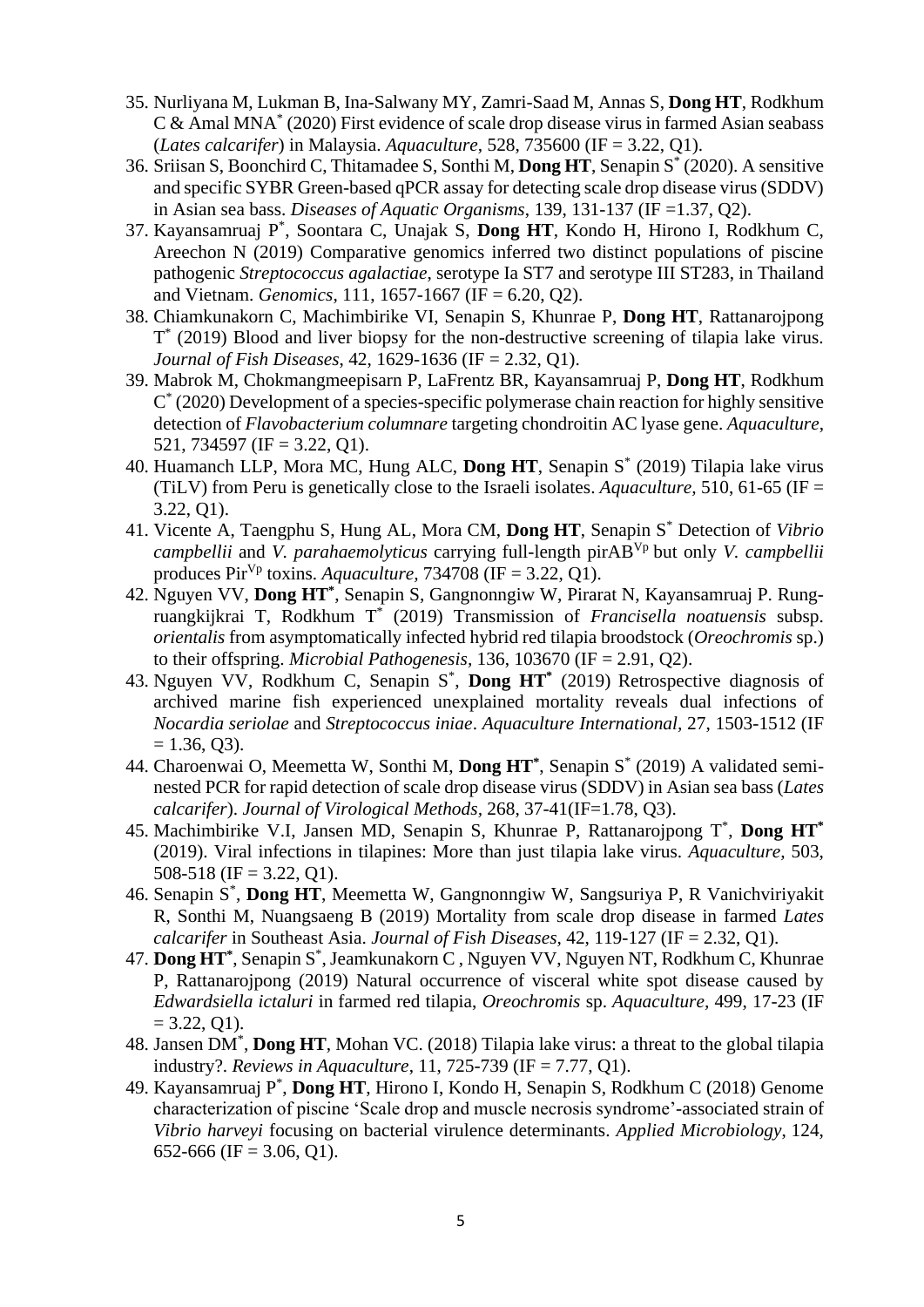- 50. **Dong HT,** Senapin S\* , Phiwsaiya K, Techatanakitarnan C, Dokladda K, Ruenwongsa P, Panijpan B<sup>\*</sup> (2018) Histopathology and culturable bacteria associated with "big belly" and "skin nodule" syndromes in ornamental Siamese fighting fish, *Betta splendens*. *Microbial Pathogenesis*, 122, 46-52 (IF = 2.91, Q2).
- 51. Senapin S, Shyam KU, Meemetta W, Rattanarojpong T, **Dong HT\*** (2018) Inapparent infection cases of tilapia lake virus (TiLV) in farmed tilapia. *Aquaculture,* 487, 51-55 (IF  $= 3.22, 01$ .
- 52. Sotanon N, Saleeart A, Rattanarojpong T, **Dong HT**, Senapin S, Wongprasert K, Sarikavanij S, Khunrae P<sup>\*</sup> (2018) C-terminal domain of WSSV VP37 is responsible for shrimp haemocytes binding which can be inhibited by sulfated galactan. *Fish and Shellfish Immunology*, 77, 312-318 (IF = 3.29, Q1).
- 53. Mata W, Putita C, **Dong HT**, Kayansamruaj P, Senapin S, Rodkhum C\* (2018) Quinoloneresistant phenotype of *Flavobacterium columnare* isolates harbored point mutations in both *parC* and *gyrA* but not in either *gyrB* or *parE*. *Global Antimicrobial Resistance*, 15, 55-60 (IF  $= 2.70, 02$ ).
- 54. Ataguba GA, **Dong HT**, Rattanarojpong T, Senapin S, Salin KR\* (2018) *Piper betle* leaf extract inhibits multiple aquatic bacterial pathogens and in vivo *Streptococcus agalactiae* infection in Nile tilapia. *Turkish Journal of Fisheries and Aquatic Sciences,* 18, 671-680  $(IF = 0.95, 03).$
- 55. **Dong HT\*** , Jitrakorn S, Kayansamruaj P, Rodkhum C, Rattanarojpong T, Senapin S, Saksmerprome V<sup>\*</sup> (2017) Infectious spleen and kidney necrosis disease (ISKND) outbreaks in farmed barramundi (*Lates calcarifer*) in Vietnam. *Fish & Shellfish Immunology*, 68, 65-73 (IF = 3.29, Q1).
- 56. **Dong HT\*** , Ataguba GA, Khunrae P, Rattanarojpong T, Senapin S \* (2017). Evidence of TiLV infection in tilapia hatcheries from 2012 to 2017 reveals probable global spread of the disease. *Aquaculture*, 470, 579-583 (IF = 3.22, Q1).
- 57. **Dong HT\* ,** S Siriroob, W Meemetta, W Santimanawong, W Gangnonngiw, N Pirarat, P Khunrae, T Rattanarojpong, R Vanichviriyakit, S Senapin\* (2017). Emergence of tilapia lake virus in Thailand and an alternative semi-nested RT-PCR for detection. *Aquaculture*, 476, 111-118 (IF = 3.22, Q1).
- 58. **Dong HT**, Techatanakitarnan C, Jindakittikul P, Thaiprayoon A, Taengphu S, Charoensapsri W, Khunrae P, Rattanarojpong T, Senapin S\* (2017). *Aeromonas jandaei*  and *Aeromonas veronii* caused disease and mortality in Nile tilapia (*Oreochromis niloticus*). *Journal of Fish Diseases*, 40, 1395-1403 (IF = 2.32, Q1).
- 59. **Dong HT\* ,** S Taengphu, P Sangsuriya, W Charoensapsri, K Phiwsaiya, T Sornwatana, P Khunrae, T Rattanarojpong, S Senapin\* (2017). Recovery of *Vibrio harveyi* from scale drop and muscle necrosis disease in farmed barramundi, *Lates calcarifer* in Vietnam. *Aquaculture*, 473, 89-96 (IF = 3.22, Q1).
- 60. Phiwsaiya K, Charoensapsri W, Theangphu S, **Dong HT**, Sangsuriya P, Nguyen TTG, Pham QH, Amparyup P, Sritunyaluckasa K, Taengchaiyaphum S, Chaivisuthangkura P, Longyant S, Sithigorngul P, Senapin S\* (2017) A natural *Vibrio parahaemolyticus* Δ*pirAVp*  $pirB<sup>Vp+</sup>$  mutant kills shrimp but produces neither Pir<sup>Vp</sup> toxins nor acute hepatopancreatic necrosis disease lesions. *Applied and Environmental Microbiology*, 83, e00680-17 (IF = 4.11, Q1).
- 61. Kayansamruaj P, **Dong HT**, Hirono I, Kondo H, Senapin S, Rodkhum C\* (2017) Comparative genome analysis of fish pathogen *Flavobacterium columnare* reveals extensive sequence diversity within the species. *Infection, Genetics and Evolution*, 54, 7-  $17$  (IF = 2.77, O1).
- 62. Kayansamruaj P, **Dong HT**, Pirarat N, Nilubol D, Rodkhum C\* (2017) Efficacy of αenolase-based DNA vaccine against pathogenic *Streptococcus iniae* in Nile tilapia (*Oreochromis niloticus*). *Aquaculture*, 468, 102-106 (IF = 3.22, Q1).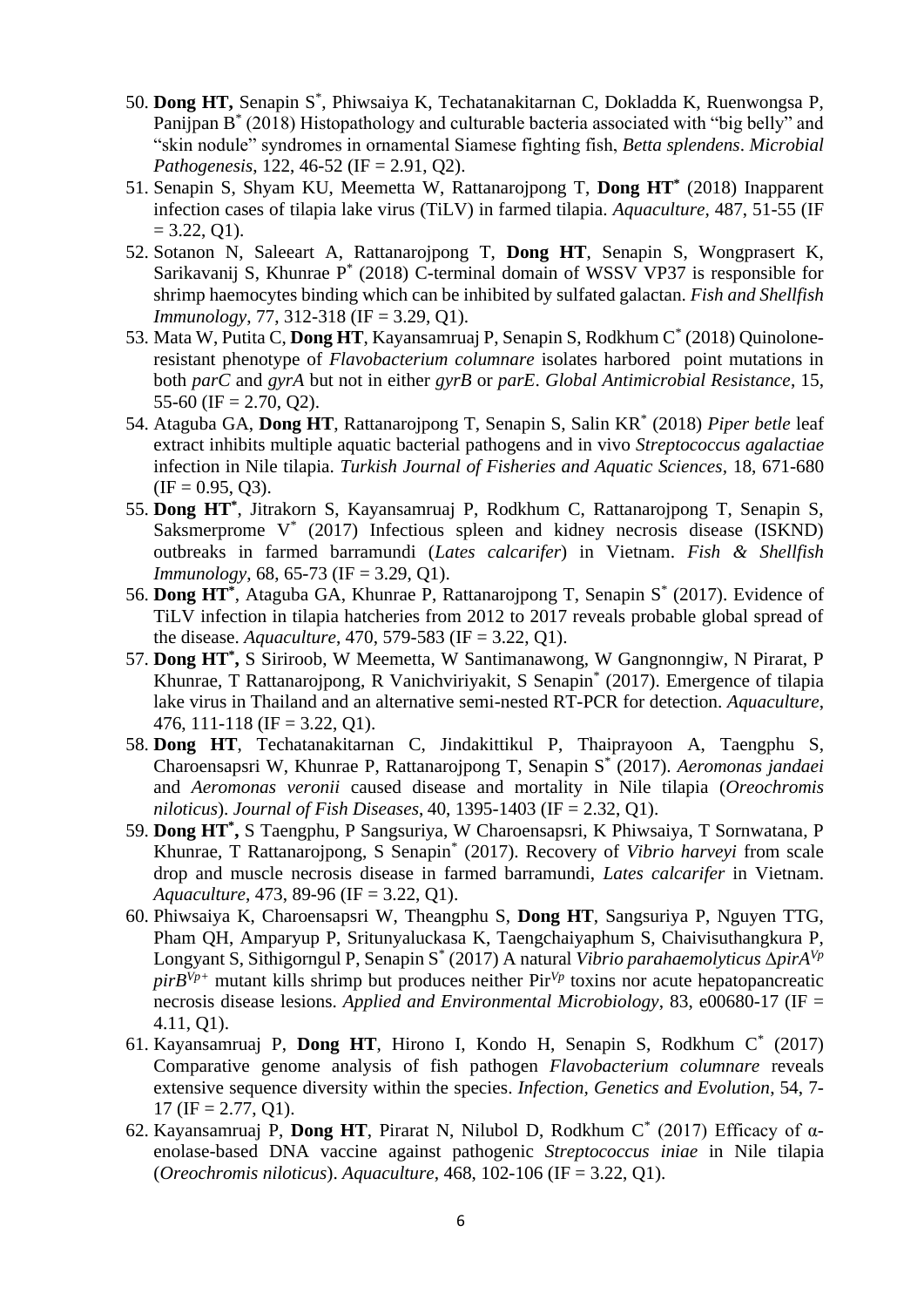- 63. Kayansamruaj P, Rangsichol A, **Dong HT**, Rodkhum C, Maita M, Katagiri T, Pirarat N.\* (2017) Outbreaks of ulcerative disease associated with ranavirus infection in barcoo grunter, *Scortum barcoo* (McCulloch & Waite). *Journal of Fish Diseases*, 40, 1341-1350  $(IF = 2.32, O1).$
- 64. Kayansamruaj P, **Dong HT**, Nguyen VV, Le HD, Pirarat N, Rodkhum C\* (2017) Susceptibility of freshwater rearing Asian seabass (*Lates calcarifer*) to pathogenic *Streptococcus iniae*. *Aquaculture Research*, 48, 711-718 (IF = 1.75, Q2).
- 65. LaFrentz BR\* , García JC, **Dong HT**, Waldbieser GC, Rodkhum C, Wong FS, Chang SF (2017) Optimized reverse primer for 16S-RFLP analysis and genomovar assignment of *Flavobacterium columnare*. *Journal of Fish Diseases*, 40, 1103-1108 (IF = 2.32, Q1).
- 66. **Dong HT**, Senapin S, LaFrentz B, Rodkhum C\* (2016) Virulence assay of rhizoid and nonrhizoid morphotypes of *Flavobacterium columnare* in red tilapia, *Oreochromis* sp., fry. *Journal of Fish Diseases*, 39, 649-655 (IF = 2.32, Q1).
- 67. **Dong HT,** Nguyen VV, Kayansamruaj P, Gangnonngiw W, Pirarat N, Nilubol D, Senapin S, Pirarat N, Rodkhum C\* (2016) *Francisella noatunensis* subsp. *orientalis* infects striped catfish (*Pangasianodon hypophthalmus*) and common carp (*Cyprinus carpio*) but does not kill the hosts. *Aquaculture,* 464, 190-195 (IF = 3.22, Q1).
- 68. **Dong HT**, Nguyen VV, Gangnonngiw W, Phiwsaiya K, Charoensapsri W, Nilsen P, Pradeep JP, Withyachumnarnkul B, Senapin  $S^*$ , Rodkhum  $C^*$  (2016) Duplex PCR assay and *in situ* hybridization for detection of *Francisella* spp. and *Francisella noatunensis* subsp. *orientalis* in red tilapia. *Diseases of Aquatic Organism*s, 120, 39-47 (IF =1.37, Q2).
- 69. **Dong HT**, Nguyen VV, Mata W, Kayansamruaj P, Senapin S, Nilubol D, Rodkhum C\* (2016) Diversity of non-*Flavobacterium columnare* bacteria associated with columnarislike diseased fish. *The Thai Journal of Veterinary Medicine,* 46, 251-259 (IF = 0.28, Q3).
- 70. Nguyen VV, **Dong HT**, Senapin S, Pirarat N, Rodkhum C\* (2016) *Francisella noatunensis* subsp. *orientalis*, an emerging bacterial pathogen affecting cultured red tilapia (*Oreochromis* sp.) in Thailand. *Aquaculture Research*, 47, 3697–3702 (IF = 1.75, Q2).
- 71. Senapin S\* , **Dong HT**, Meemetta W, Siriphongphaew A, Charoensapsri W, Santimanawong W, Turner AW, Rodkhum C, Withyachumnarnkul B, Vanichviriyakit R\* (2016) *Hahella chejuensis* is the etiological agent of a novel red egg disease in tilapia (*Oreochromis* spp.) hatcheries in Thailand. *Aquaculture,* 454, 1-7 (IF = 3.22, Q1).
- 72. Peepim T, **Dong HT**, Senapin S, Khunrae P, Rattanarojpong T\* (2016) Epr3 is a conserved immunogenic protein among *Aeromonas* species and able to induce antibody response in Nile Tilapia. *Aquaculture*, 464, 399-409 (IF = 3.22, Q1).
- 73. **Dong HT**, Nguyen VV, Le HD, Sangsuriya P, Jitrakorn S, Saksmerprome V, Senapin S, Rodkhum C<sup>\*</sup> (2015) Naturally concurrent infections of bacterial and viral pathogens in disease outbreaks in cultured Nile tilapia (*Oreochromis niloticus*) farms. *Aquaculture*, 448,  $427-435$  (IF = 3.22, O1).
- 74. **Dong HT**, Nguyen VV, Phiwsaiya K, Gangnonngiw W, Withyachumnarnkul B, Rodkhum C \* , Senapin S\* (2015) Concurrent infections of *Flavobacterium columnare* and *Edwardsiella ictaluri* in striped catfish, *Pangasianodon hypophthalmus* in Thailand. *Aquaculture* 448:142-150 (IF = 3.22, Q1).
- 75. **Dong HT**, LaFrentz B, Pirarat N, Rodkhum C\* (2015) Phenotypic characterization and genetic diversity of *Flavobacterium columnare* isolated from red tilapia, *Oreochromis* sp., in Thailand. *Journal of Fish Diseases*, 38, 901-913 (IF = 2.32, Q1).

#### **Announcements**

• **HT Dong**, S Siriroob, W Meemetta, W Santimanawong, W Gangnonngiw, N Pirarat, P Khunrae, T Rattanarojpong, R Vanichviriyakit and S Senapin (2017). A warning and an improved PCR detection method for tilapia lake virus (TiLV) disease in Thai tilapia farms. Network of Aquaculture Centres in Asia-Pacific [\(https://enaca.org/?id=858\)](https://enaca.org/?id=858).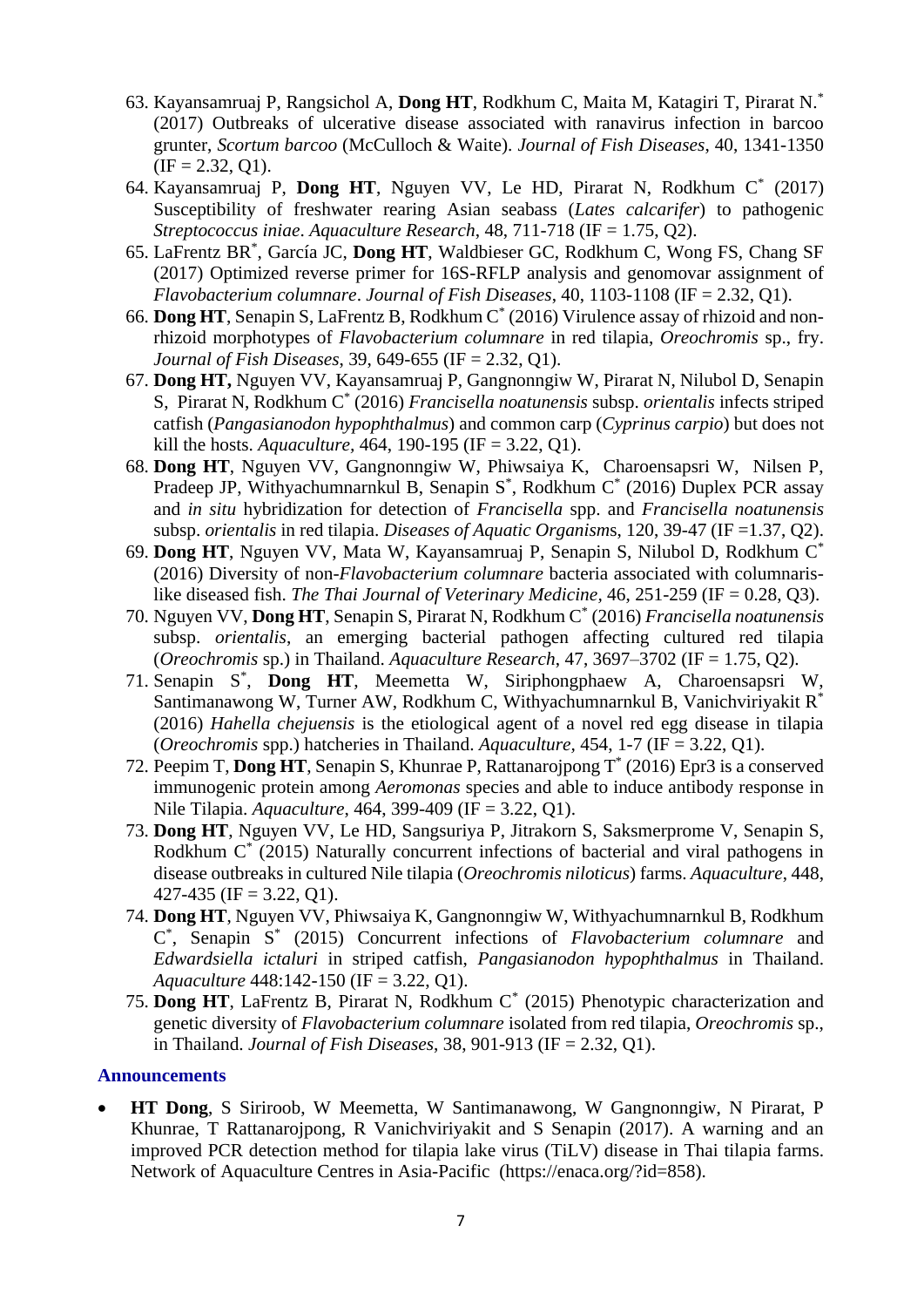• **HT Dong**, T Rattanarojpong and S Senapin (2017). Urgent update on possible worldwide spread of tilapia lake virus (TiLV). Network of Aquaculture Centres in Asia-Pacific (https://enaca.org/?id=870).

# **Publications & proceedings in Vietnamese (2007-2011)**

- **Dong HT,** Khue NV, Hanh NT (2011) Characteristics of *Streptococcus agalactiae*, causative agent of Streptococcosis in tilapia in Northern Vietnam. *National Aquaculture Conference for Students and Young Scientists*, pp348-356, (In Vietnamese with English abstract)
- Ha NT, **Dong HT,** Lien VTK, Thuy NT (2010) Detection of *Enterocytozoon hepatopenaei* in tiger shrimp (*Penaeus monodon*) infected by white feces culture in Vietnam. *Journal of Agriculture and Rural Development* 12, 45-50, (In Vietnamese with English abstract)
- **Dong HT, Ha NT, Thuy NT, Ha NTT, May LT, Hong VTT (2010) Primary results of study** on causative agent of mass mortality phenomenon of cultured black tiger shrimp in Hue province in 2010. *National Conference on Biotechnology* 2010 (In Vietnamese)
- Hoa DT, Cuong NT, Dung NH, Giang NTT, Ut PV, Hue NTN, **Dong HT** (2009) First research on milky disease of cultured lobsters in Southern central provinces. *Journal of Science & Technology of Fisheries* 4: 3-12. (In Vietnamese with English abstract)
- Hoa DT, Dung NH, Cuong NT, Giang NTT, Ut PV, Hue NTN, **Dong HT** (2009) Milky disease: causative agents in cage cultured lobsters in central Vietnam. *Journal of Science & Technology of Fisheries.* Special Vol: 9-13. (In Vietnamese with English abstract)
- **Dong HT,** Hoa DT (2008) Identification of the causative agent of "visceral white spots" disease of striped catfish (*P. hypophthalmus*) in Ben Tre province. Conference proceedings of student research, Nha Trang University 2008: 1-9.
- Ha NTT, Hoa DT, **Dong HT** (2008) Research on changes in tissues of milky disease Spiny Lobster (*Panulirus ornatus*) by histopathological method. Conference proceedings of student research, Nha Trang University 2008: 10-15.
- Nhung NT, Dung LT, **Dong HT** (2008) Comparison of blood physiological parameters of healthy and milky-diseased spiny lobster (*Panulirus ornatus*). Conference proceedings of student research, Nha Trang University 2008: 39-44.
- **Dong HT,** Hoa DT (2007) Primary research on infection of Taura Syndrome Virus (TSV), White Spot Syndrome Virus (WSSV) and Hepatopancreatic Virus (BP, HPV, MBV) of cultured white shrimp (*Penaeus vannamei*) in Khanh Hoa province. Conference proceedings of student research, Nha Trang University 2007: 21-27.

### **Selected oral presentations/lectures/round table**

- Back to basics and emerging diagnostic technologies: what's in the horizon for tilapia disease diagnostics? Tilapia health: *quo vadis.* Organized by FAO, 1-3 December 2021 (Invited presentation).
- Diagnostic testing: Level I & II. Virtual Course on an Active Surveillance Design Using a 12point Checklist for Diseases of Aquatic Species. TCP/EGY/3705: Enhancing biosecurity governance to support sustainable aquaculture production in Egypt. Organized by FAO, 31 Aug – 2 Sep 2021, (Invited presentation).
- Fish Jacuzzis (!) as a Way to Reduce Infectious Diseases in Aquaculture. The 1<sup>st</sup> International Conference on Sustainable Aquaculture, BIOTEC/NSTDA, 10-11 August 2021 (Invited presentation).
- Participation in the IDRC-ICARS roundtable on gender and antimicrobial resistance (AMR). 6 th December 2021.
- Participation in Antimicrobial Resistance (AMR): Preventing the silent pandemic in food systems. 2021 Borlaug Dialogue, World Food Prize Events, 21 October 2021.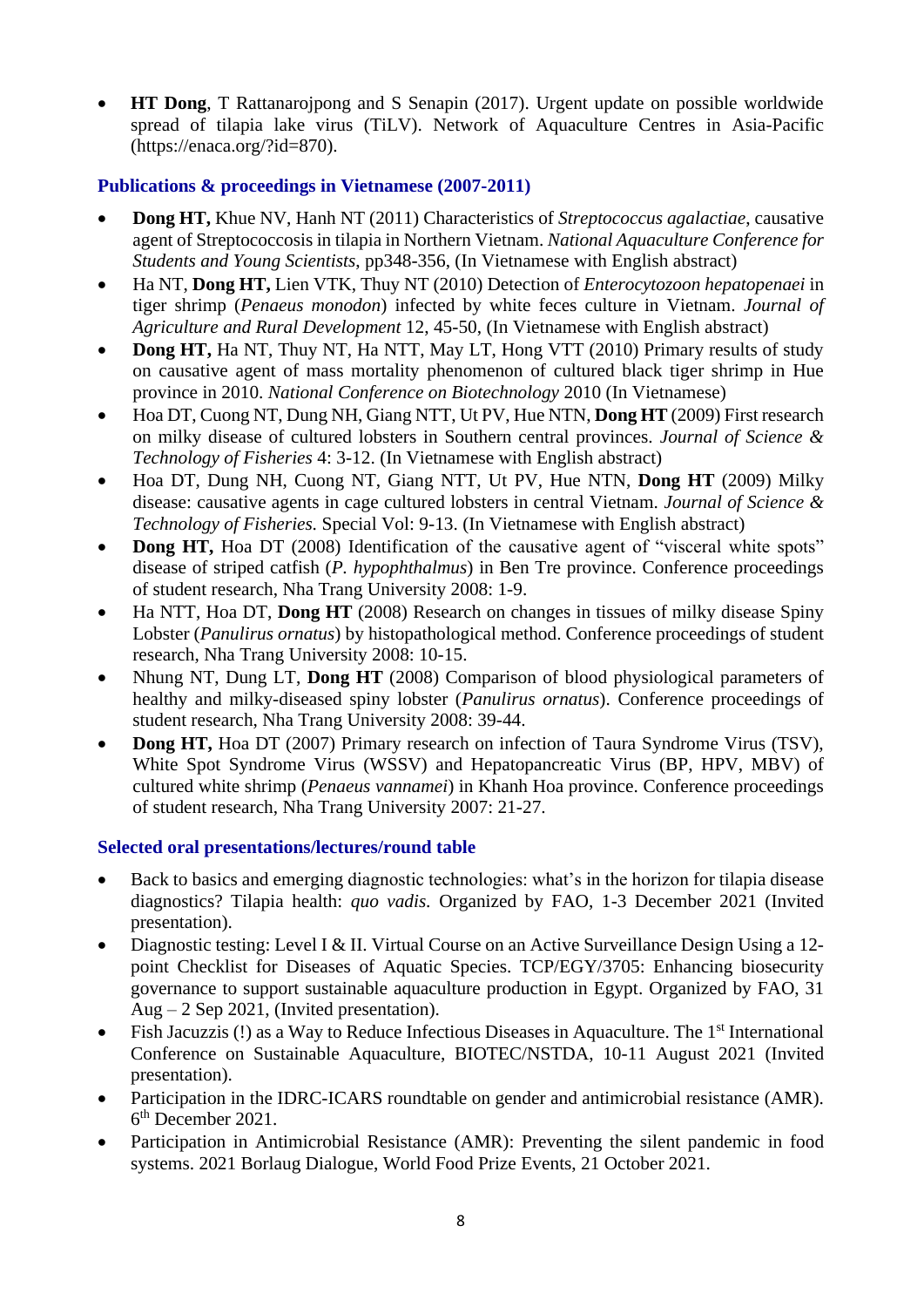- Update on important diseases of tilapia. Aquaculture Biosecurity Webinar Series. Organized by FAO, December, 2020 (Invited presentation).
- Scale Drop Disease in Asian sea bass. National Research Institute of Aquaculture (NRIA), FRA, Japan, February 2020. Special seminar.
- Critical thinking drives aquaculture health research. Seminar in Marine Technology Course, Burapha University Chanthaburi Campus, November, February 2020 (Invited Speaker).
- Disease challenges in Asian sea bass (*Lates calcarifer*) aquaculture in Southeast Asia. National Cheng Kung University, Tainan, Taiwan, 7 December 2019 (Invited Speaker).
- Disease challenges in farmed Tilapia and Asian sea bass. BactiVac workshop on Vaccines for Tilapia, Biotechnology Center of Ho Chi Minh city, Ho Chi Minh city, Vietnam, 23-25 September, 2019 (Invited Speaker).
- Viral diseases of tilapia in ASEAN countries. The 18<sup>th</sup> Chulalongkorn University Veterinary Conference 2019 (CUVC2019), 24 April 2019, Impact Muang Thong Thani, Bangkok, Thailand (Invited speaker).
- Fish Diseases: The end is a new beginning. Seminar in Fisheries, Faculty of Fisheries, Kasetsart University, 26 March 2019 (Invited Lecture).
- Bacterial Diseases of Tilapia. Intensive training course to enhance capacity/risk reduction of emerging Tilapia Lake Virus (TiLV) to African tilapia aquaculture kicks off in Kisumu, Kisumu, Kenya, 04-13 December 2018 (Trainer).
- TiLV Diagnostics. Intensive training course to enhance capacity/risk reduction of emerging tilapia lake virus (TiLV) to African tilapia aquaculture kicks off in Kisumu, Kisumu, Kenya, 04-13 December 2018 (Trainer).
- Update on emerging infectious diseases of Asian sea bass in Southeast Asia. The 4<sup>th</sup> International Conference on Marine Aquaculture, hosted by Nha Trang University - National Taiwan Ocean University, December 2018 (Invited Speaker).
- Emerging and re-emerging and new diseases of tilapia. FAO/China Intensive training course on tilapia lake virus (TiLV), Sun Yat Sen University, Guangzhou, China. 18-24 June 2018 (Trainer).
- *In situ* hybridization for TiLV. FAO/China Intensive training course on tilapia lake virus (TiLV), Sun Yat Sen University, Guangzhou, China. 18-24 June 2018 (Trainer).
- Fish necropsy & sample collection for TiLV diagnosis, Sun Yat Sen University, Guangzhou, China. 18-24 June 2018 (Trainer).
- Scale drop disease vs. Scale drop and muscle necrosis disease in Asian Sea bass (*Lates calcarifer*) in Southeast Asia. Asian Aquaculture Conference 2018 (Invited Speaker).
- Emerging infection disease, a never ending threat for fish aquaculture industry. International Bioscience Conference 2018 (IBSC 2018), Krabi, Thailand 17-18 September 2018 (Keynote speaker).
- How to make "your stories" publish in international journals. Faculty of Science and Technology. Suan Sunandha Rajabhat University, 23<sup>rd</sup> April 2018. (Invited Presentation).
- Tilapia health research at KMUTT and Mahidol University. Aquatic Animal Health Research Workshop in Penang, 28-29<sup>th</sup> November 2017 (Invited and sponsored by WorldFish)
- Progress in research on Tilapia Lake Virus (TiLV). Biotechnology Center of Ho Chi Minh city, Ho Chi Minh city, Vietnam. November, 2017 (Invited speaker).
- Progress in research on Tilapia Lake Virus (TiLV). Department of Animal Health, Vietnam. Hanoi, 3rd October 2017 (Invited speaker, sponsored by FAO Vietnam).
- Update on tilapia lake virus (TiLV) research in Thailand and possible strategies for control. Emergency Regional Consultation for Prevention and Management of Tilapia Lake Virus (TiLV) in the Asia-Pacific. Guangzhou, China, 27-28 Sep. 2017 (Keynote presentation, sponsored by NACA & Sun Yet Sen University).